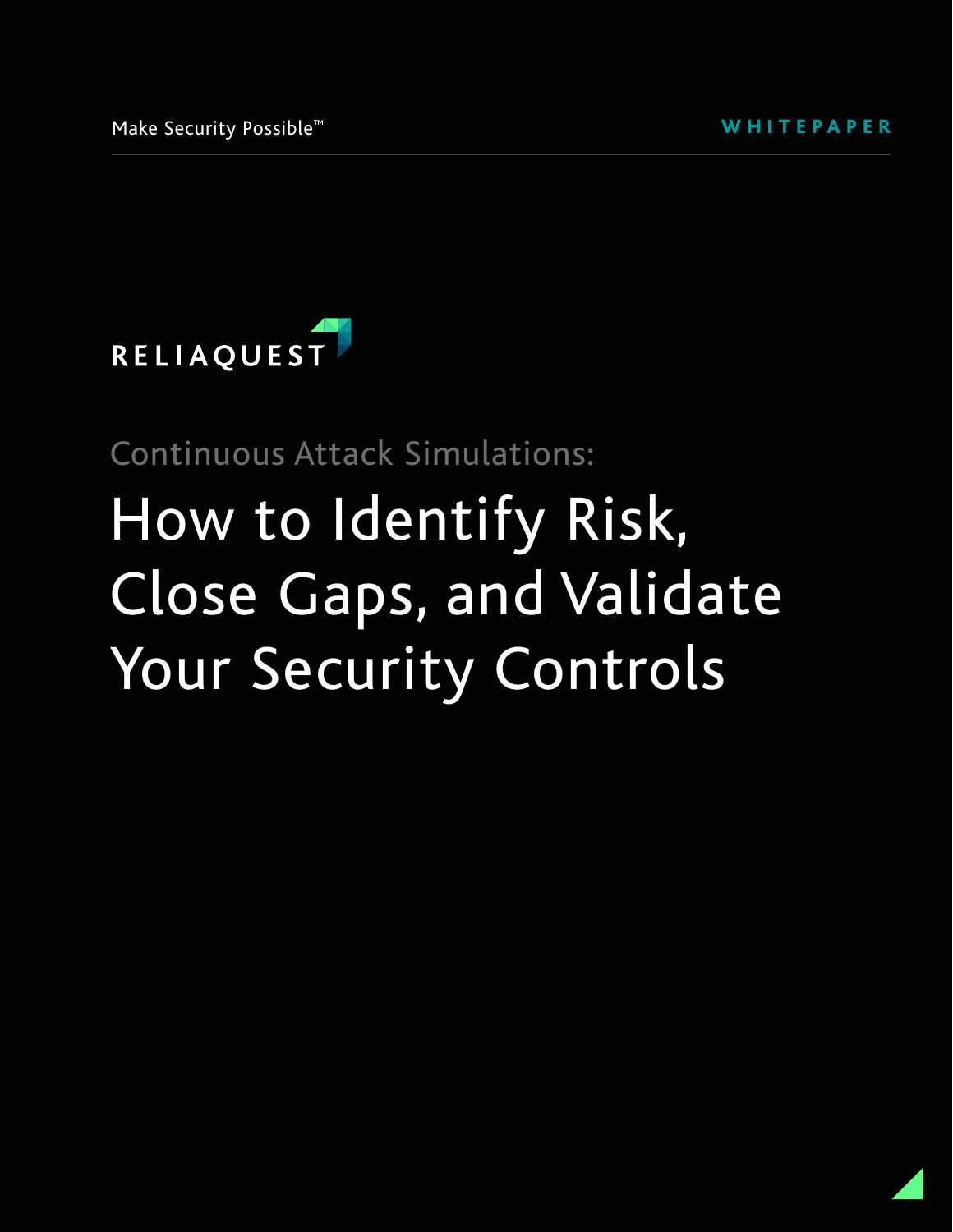# **How confident are today's security teams in their readiness to respond to threats?**

# **Introduction**

Cyber threats are more sophisticated than ever, requiring precise intelligence into malicious activity – and demanding a high level of confidence in security models. At the same time, enterprises' security models have grown in complexity in terms of product configurations as well as automated and manual processes – not to mention the overall networking environment. Building confidence in readiness has typically required time-consuming, ad hoc, and costly testing, such as the traditional red teaming or penetration tests. But as attackers get savvier and swifter about breaching defenses – and digital transformation accelerates business change – security teams don't have the luxury of time. And the money that teams spend on penetration testing might be better deployed in simulations that can deliver actionable answers on where the threats are and how to stop them.

Today, there is a better way to gain confidence in security models: continuous attack simulations, which automate adversary behavior in a controlled manner and on a consistent basis. This method of continuous testing overcomes the barriers posed by traditional testing, such as time and cost. It can also span many more processes and security controls, without disrupting day-to-day business operations.

However valuable attack simulations are, they can't close security gaps and strengthen security models on their own: reports on which expected alarms didn't fire are only the first step in understanding the success of your security model. The attack simulation results must be paired with actions to close gaps. Continuous testing is part of an ongoing holistic security strategy – not a stand-alone tool that's deployed from time to time.



**Attack simulation software continuously mimics real-world threats to highlight gaps in security systems, enabling organizations to improve security controls and respond to incidents.**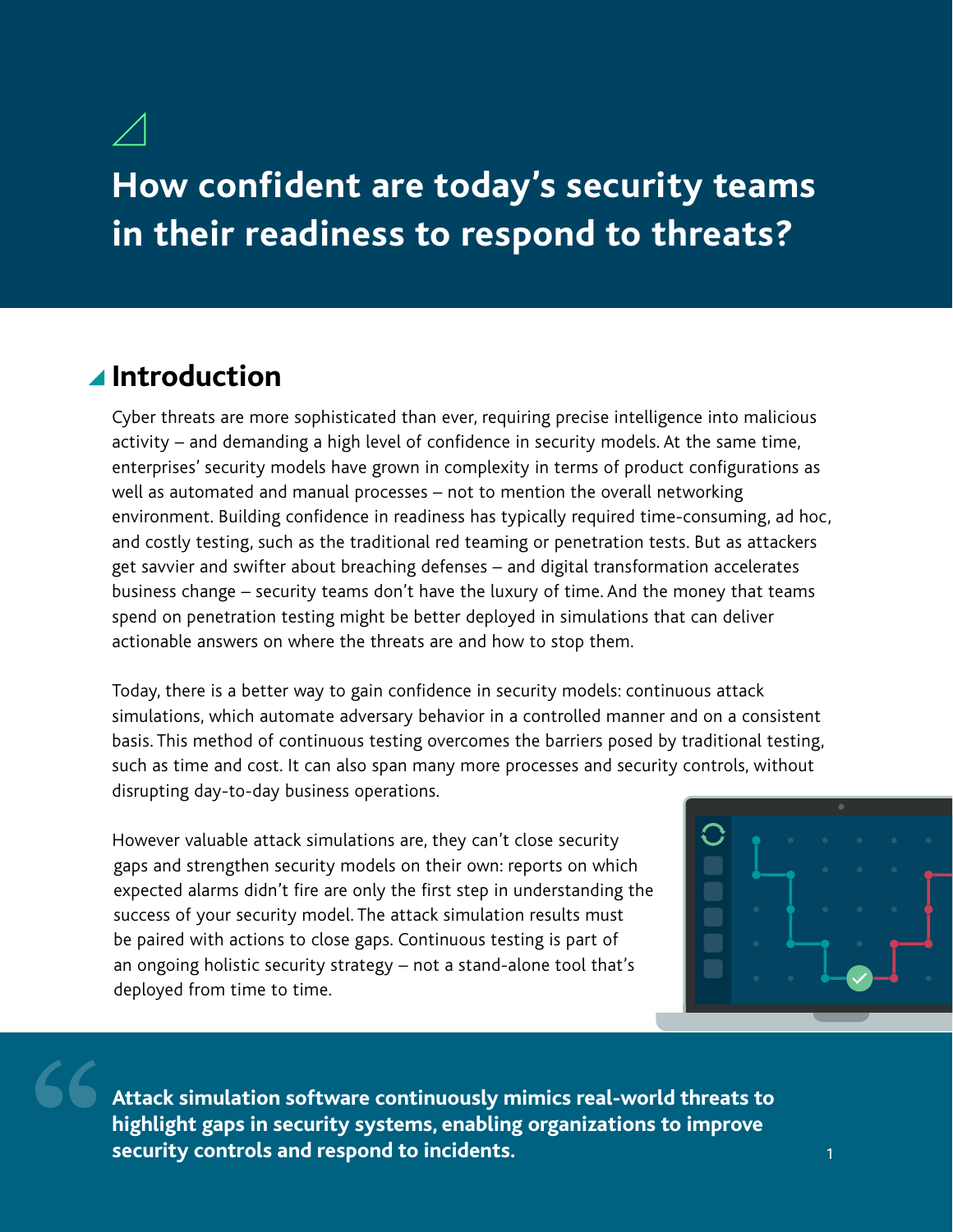# **In this paper, you'll learn:**

WHY continuous attack simulations can improve confidence in security models WHICH common security weaknesses can be identified through attack simulations **HOW** to integrate attack simulations into your overall security operations

# **What's the difference between traditional testing and attack simulations?**

# TRADITIONAL TESTING

- $\blacktriangle$  Test scope tends to be limited for example, testing the impact of a phishing attack on C-level computers. That means other potential threat vectors won't be tested.
- **A** Results are often delayed  $-$  in many cases, they are not reported back to organizations for a month or longer.
- **Findings are from a specific point in time, and therefore, are difficult to tie back to**  long-term security trends. Since security controls evolve rapidly, one-time options like penetration testing can't keep up with "security decay."
- Costs can be high and go higher as the scope of the test is broadened, or more third-party consultants are added to the testing project.
- **Traditional testing has the potential to upend normal operations in the production** environment – for example, inadvertently causing denial of service.

# ATTACK SIMULATIONS

- A Attack simulations provide an ongoing view of security in a way that traditional testing cannot, better aligning with the dynamic nature of the security environment.
- They're not limited by project scope and can validate security controls on a much larger scale.
- The tests are designed to be conducted repetitively without the costs and setup time of traditional testing.
- ▲ Machine learning enhances ongoing testing and findings are reported continually, giving security teams more data about day-to-day performance of their security models.
- ▲ Attack simulations can be designed to run on production environments.

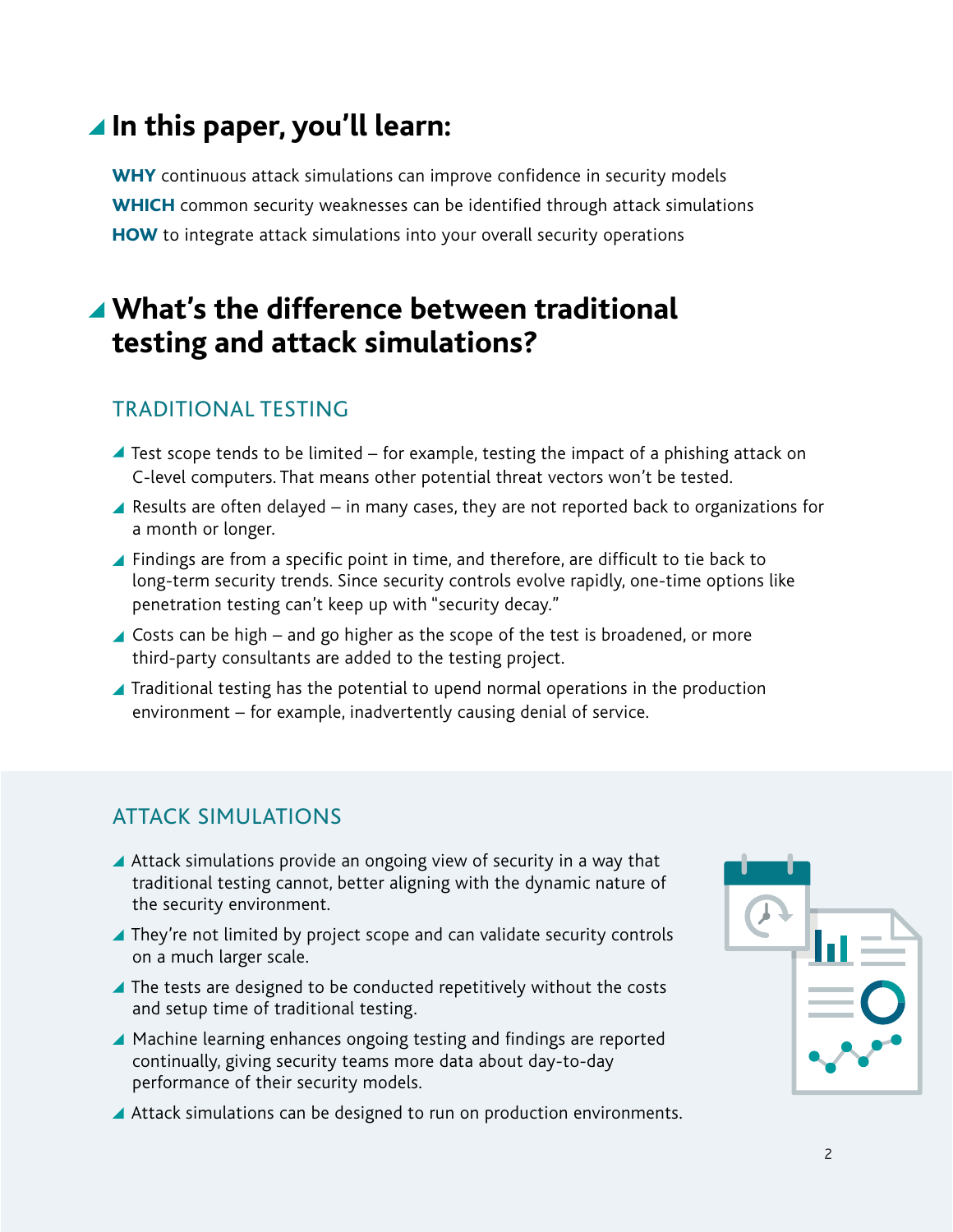# **How do attack simulations fit into security operations?**

To achieve their goal of building confidence in security models, attack simulations should not be conducted via stand-alone software, operating outside of overall security stacks and alert sources. Attack simulations are a means to an end – which is more effective security, without gaps.

Here's how to ensure that attack simulations produce actionable insights.

#### TEST ASSUMPTIONS.

Continuous testing validates security teams' assumptions about the efficacy of security controls. As teams research attack kill chains to determine threats their security controls successfully recognize – as well as the threats that go undetected – attack simulations validate that their environment will perform as expected when under attack.

#### COVER BASIC RISK FACTORS.

Attack simulations should cover basic risk factors that do not change, which can be the highest-level threat vectors – as opposed to every possible weak point. For best results, focus on where attackers get in and how.

#### UNDERSTAND POSSIBLE OUTCOMES.

Use continuous testing to validate the security team's expectations of what baseline results should look like. If your team runs tests without understanding outcomes – for example, which alarms will fire, and which data sources are generating data that's used to trigger alarms – you won't know if the simulations were successful or not. There's a common misconception that most attacks are sophisticated and complex. But in reality, many attacks perform in similar ways – and that's what your team can most effectively test for.



# **5 ways to use attack simulations to validate security controls**

To bring your security model from zero to hero, you need to understand how to leverage the full security stack effectively. This is where attack simulations come into play: They can ensure your security solutions can detect and mitigate the risks that threats pose to the network. Attack simulations can test for the five common security weaknesses on the next page.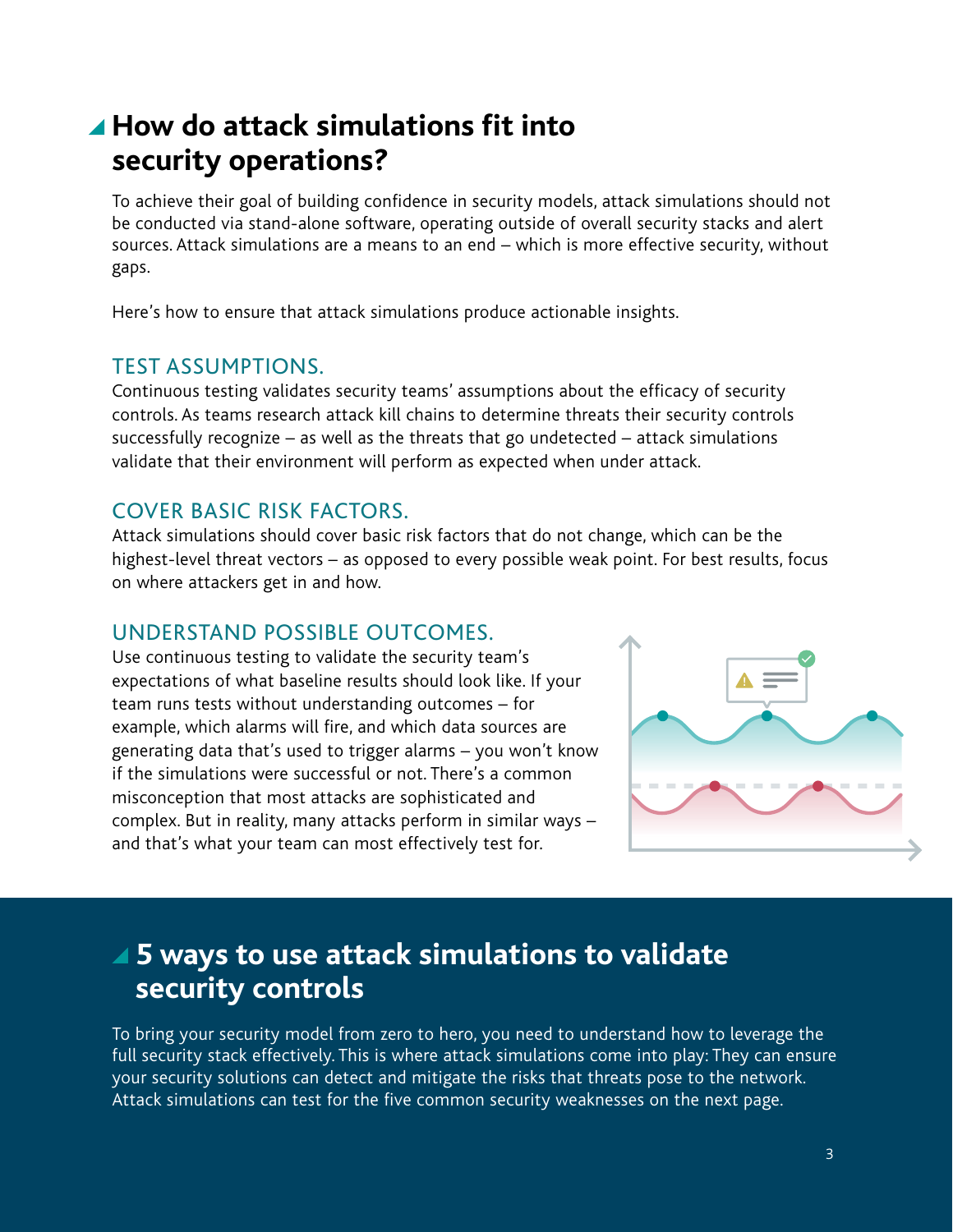



# 1. MISCONFIGURATIONS:

Many teams are so inundated with false positives that they end up turning off or ignoring their alerting from certain sources to their SIEM (security information and event management) systems, which leads to breaches going undetected and increasing adversary dwell time. By replicating breaches and seeing their impact, teams recognize how to properly configure technology to prevent attacks or detect them faster.

# 2. SECURITY DECAY:

Over time, as enterprises add security tools and those tools continue to function without being patched, and new malware and exploits are developed, the systems and network security posture decays. As changes such as patching and new configurations are made to network tools, security decay is compounded, since teams can't be certain how changes will affect the overall security environment. Attack simulation tools can diagnose and prevent security decay because they allow teams to continuously test systems to ensure they're up to date and remain secure.



# 3. OVERLAP:

Another challenge comes when enterprises have rapidly adopted new cybersecurity technologies and now have tools that duplicate capabilities. Companies end up spending resources on tools they don't need because they can't measure the effectiveness of the coverage they already have. By using attack simulations, companies can identify where coverage is strong as well as unproductive overlap, thereby reducing the cost of their product spend.



# 4. TOOLS THAT DON'T WORK IN YOUR ENVIRONMENT:

Every organization has a unique security environment, in which not all tools will work effectively. You can validate potential tools in your own environment before making the purchase, instead of only testing them in the vendor's lab environment.



#### 5. INCIDENT RESPONSE TRAINING:

For many security team members, live security incidents are their first opportunities to build incident response skills. They have to respond on the fly and hope their approaches are the correct ones. With attack simulations, teams can safely learn about incident response without putting live systems at risk. Attack simulations can drill teams on proper mitigation techniques and threat hunting, so they're ready when the real threats occur.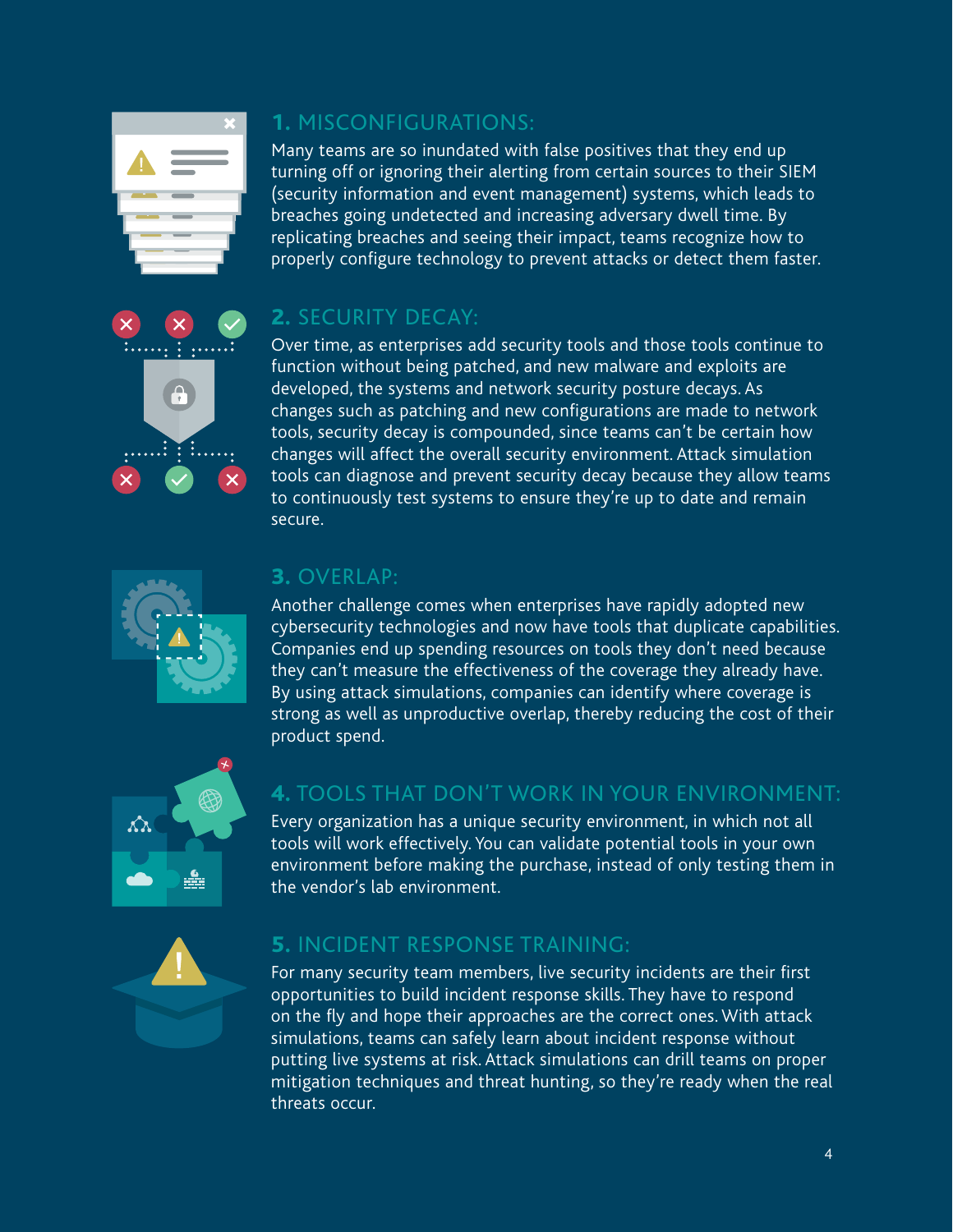**In the [2019 ReliaQuest Security Technology Sprawl Report,](https://www.reliaquest.com/resources/vendor-sprawl-survey-report/) more than half of IT professionals say the number of security tools is so burdensome that it adversely impacts security posture. Disparate tools and processes can leave gaps in security models – but continuous testing can help identify those gaps and plot a course for closing them.**

# ▲ How to take action on test findings

Discovering vulnerabilities is an important step in building confidence in security – but it's only the first step. If the discovery phase is disconnected from the "take action" phase, then security gaps will persist. Testing of security controls should work hand-in-glove with managing security models.

Traditional attack simulation solutions only offer half the story. They can't provide the insights that lead to immediate actions – which then improve security.

#### TO CLOSE THE LOOP, ATTACK SIMULATIONS NEED TO:

- Integrate with security controls to recognize which data is required to generate alarms, the sources of the data, and the configuration of these sources.
- ▲ Monitor your security controls with recognition of which alerts should fire from an attack simulation.
- **Provide immediate feedback on where threat detection and response are impaired.**
- ▲ Easily identify the failed controls and prioritize or automate remediation based on the highest level of impact.
- ▲ Map both attack techniques and security control content to security frameworks such as MITRE ATT&CK, in order to recognize potential and validated threat coverage.
- ▲ Map to, and integrate with, automated playbooks that reflect common actions or series of steps to remediate threats once discovered.

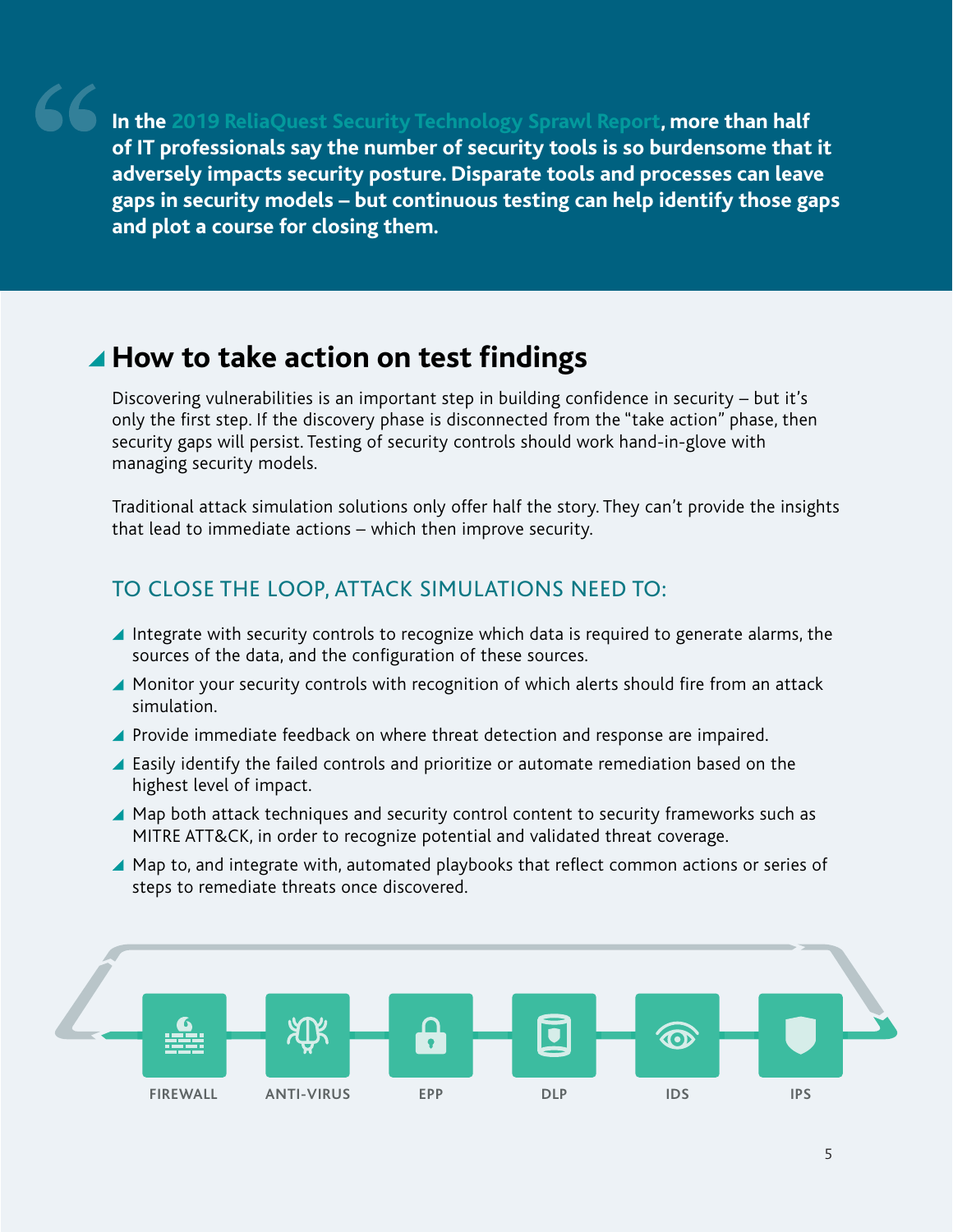#### WITH AN INTEGRATED APPROACH, IF ALARMS DON'T FIRE:

- ▲ You know which attack type or scenario you're currently at risk of missing.
- ▲ You know if data sources are no longer generating information to trigger the alarm.
- You know if misconfigurations in your environment are leaving you vulnerable to an attack.



As security models improve and provide enterprises with greater visibility and threat coverage, attack simulations validate those visibility and threat coverage improvements. And as both the environment and threat landscape change, attack simulations ensure that levels of visibility and threat coverage remain intact.

Attack simulations are the great security equalizer – shedding light on long-held assumptions and hidden gaps and providing confidence that security models are aligned to risks.

**Discovering vulnerabilities is an important step in building confidence in security – but it's only the first step. To take action on findings and close security gaps, attack simulations need to integrate with your existing security controls.**